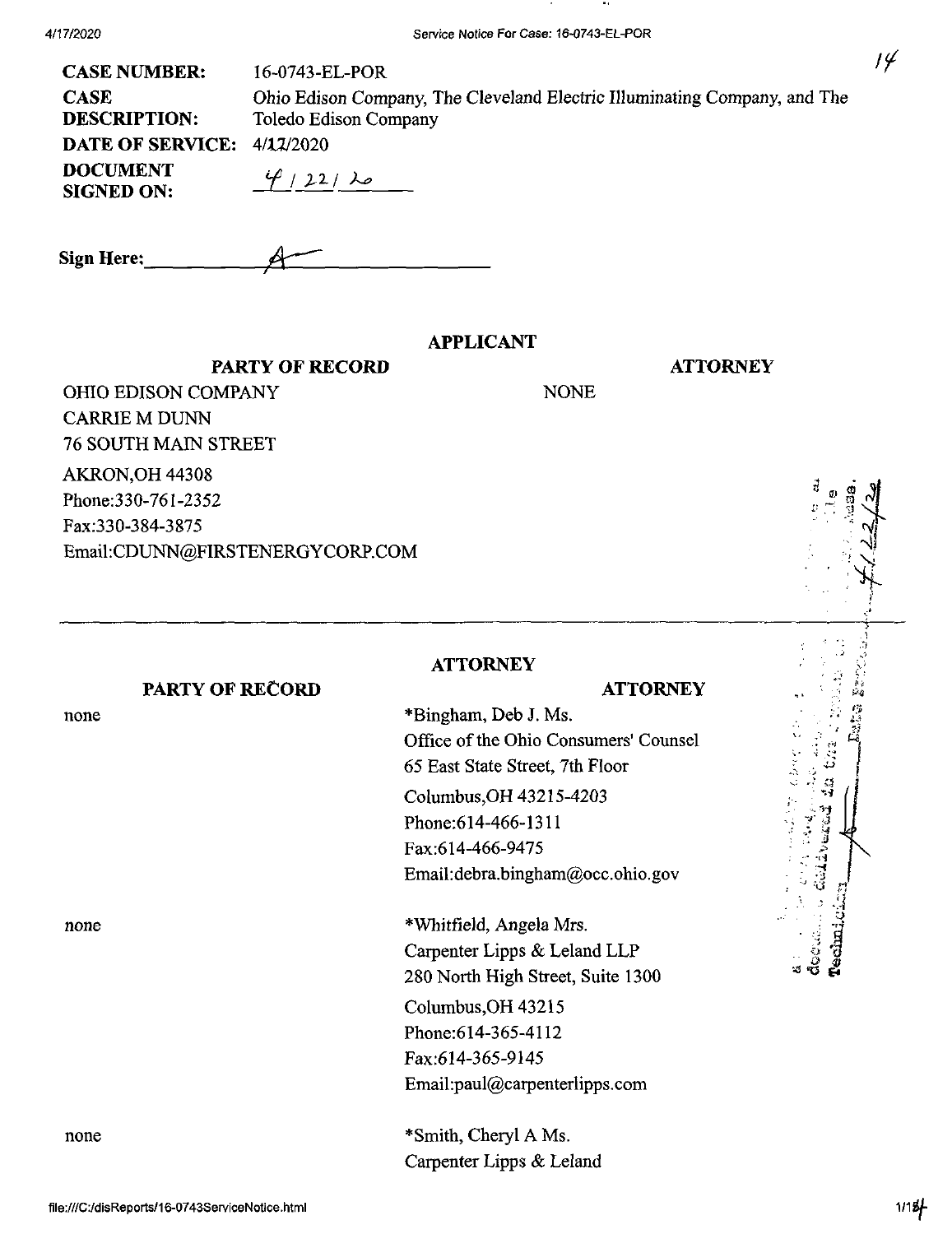**4/17/2020 Service Notice For Case: 16-0743-EL-POR** 280 N. High Street Suite 1300 Columbus,OH 43081 Phone;614-365-4100 Fax:614-365-9145 Email:smith@carpenterlipps.com

none PARRAM, DEVIN D MR. BRICKER AND ECKLER LLP 100 SOUTH THIRD STREET COLUMBUS,OH 43215 Phone:614-227- Email:DPARRAM@BRICKER.COM

none \*Hight, Debra Public Utilities Commission of Ohio 180 E. Broad Street Columbus,OH 43231 Phone:614-466-0469 Email:Debra.Hight@puc.state.oh.us

none \*Parram, Devin D. Mr. Bricker and Eckler 100 South Third Street Columbus,OH 43215 Phone:614-227-2300 Fax:614-227-2390 Email:dparram@bricker.com

none \*Gladman, Michael R. Jones Day 325 John H. McConnell Blvd. Suite 600 Columbus,OH 43215 Phone:614-281-3865 Fax:614-461-4198 Email:mrgladman@jonesday.com

none \*Lyons, Shaun P Mr. Carpenter Lipps and Leland 280 N. High St Ste. 1300 Columbus,OH 43215 Phone:(614)515-3681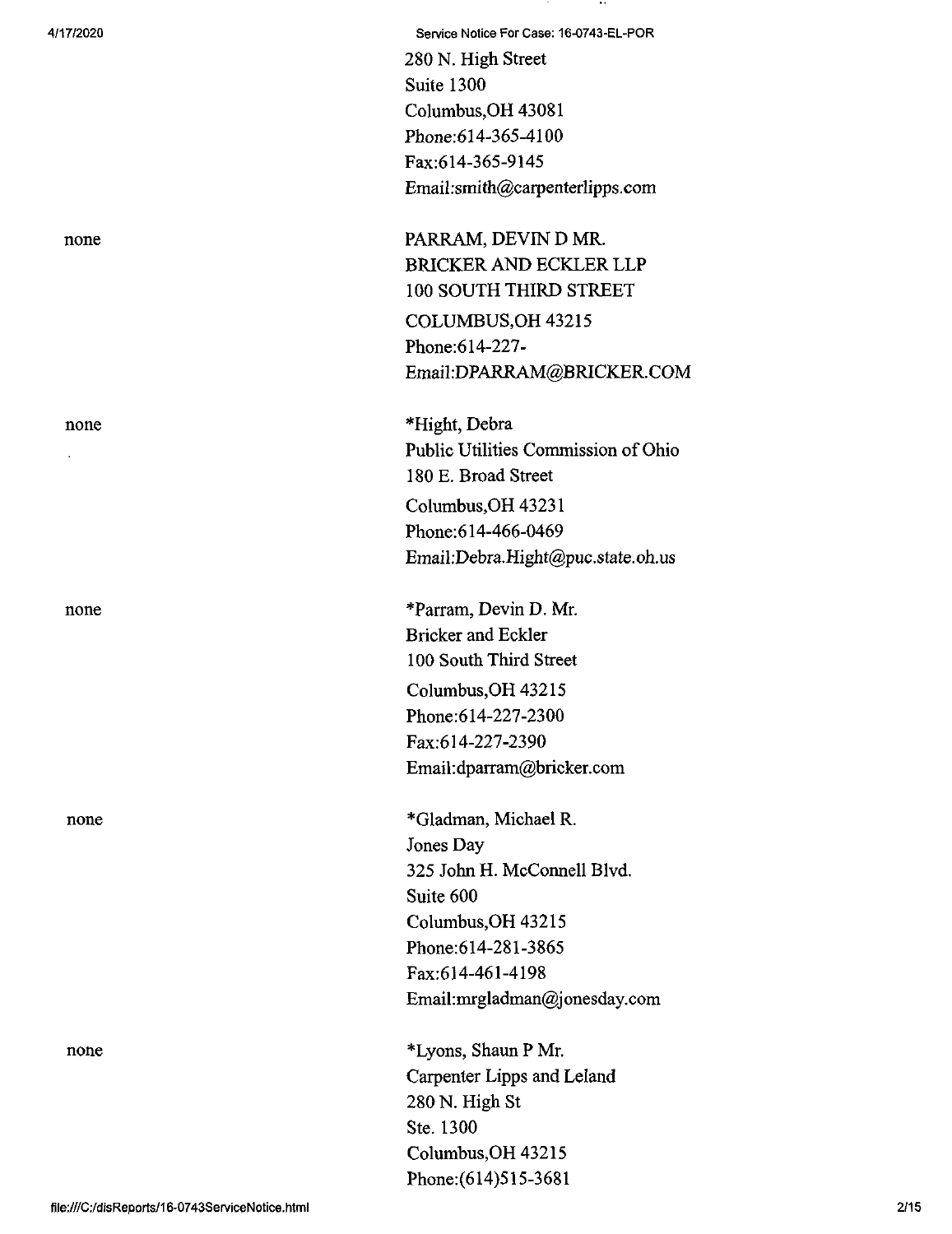| 4/17/2020 | Service Notice For Case: 16-0743-EL-POR<br>Email:LYONS@CARPENTERLIPPS.COM |
|-----------|---------------------------------------------------------------------------|
| none      | *Allwein, Christopher J. Mr.                                              |
|           | Kegler Brown Hill & Ritter, LPA                                           |
|           | 65 East State Street                                                      |
|           | Suite 1800                                                                |
|           | Columbus, OH 43215                                                        |
|           | Phone: (614) 462-5400                                                     |
|           | Fax:614-464-2634                                                          |
|           | Email:callwein@keglerbrown.com                                            |
|           |                                                                           |
| none      | *Wolfe, Robert Mr.                                                        |
|           | <b>PUCO</b>                                                               |
|           | 180 E. Broad St                                                           |
|           | Columbus, OH 43215                                                        |
|           | Phone: (614) 644-7691                                                     |
|           | Email:Robert.Wolfe@puco.ohio.gov                                          |
|           |                                                                           |
| none      | *Eckert, Joshua R. Mr.                                                    |
|           | <b>FirstEnergy Service Company</b>                                        |
|           | 300 Madison Avenue                                                        |
|           | Morristown, NJ 07962                                                      |
|           | Phone: (973)401-8838                                                      |
|           | Email:jeckert@firstenergycorp.com                                         |
|           | *Hays, Thomas R. Mr.                                                      |
| none      |                                                                           |
|           | 8355 ISLAND LN                                                            |
|           | MAINESVILLE, OH 45039-9537                                                |
|           | Phone: (419)410-7069                                                      |
|           | Email:trhayslaw@gmail.com                                                 |
| none      | *Endris, Robert M Mr                                                      |
|           | <b>FirstEnergy Corp</b>                                                   |
|           | 76 S Main St                                                              |
|           | <b>Akron, OH 44308</b>                                                    |
|           | Phone: 330-384-5728                                                       |
|           | Fax:330-384-3875                                                          |
|           | Email:rendris@firstenergycorp.com                                         |
|           |                                                                           |
| none      | *Orahood, Teresa                                                          |
|           | Bricker & Eckler LLP                                                      |
|           | 100 South Third Street                                                    |
|           | Columbus, OH 43215-4291                                                   |
|           |                                                                           |

**COL** 

 $\sim 100$ 

 $\sim$   $\sim$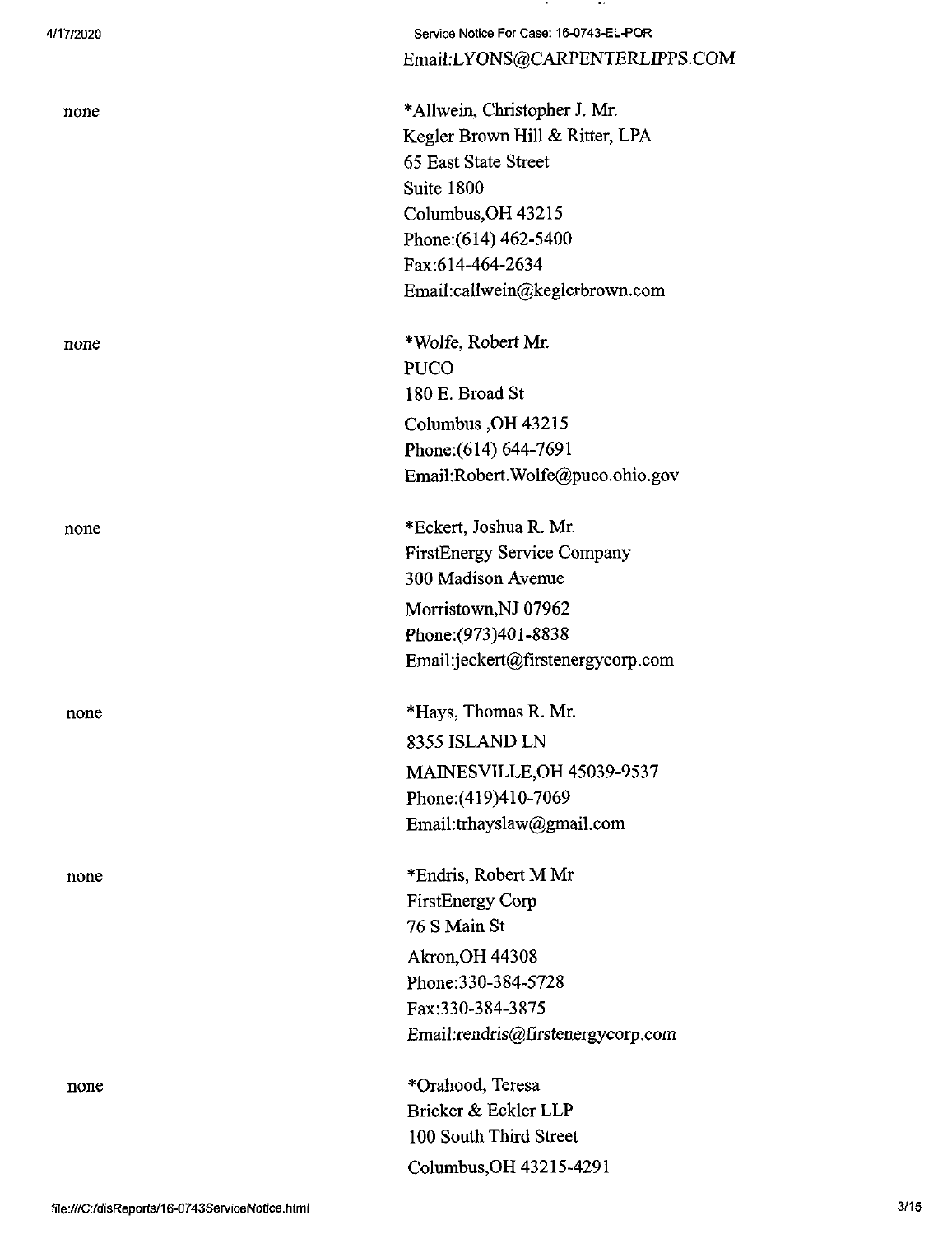| 4/17/2020                |            |  |  |
|--------------------------|------------|--|--|
| none                     |            |  |  |
| none                     | $\alpha$ . |  |  |
| none                     |            |  |  |
| none                     |            |  |  |
| $\sim$ 10 $\sim$<br>none |            |  |  |

Service Notice For Case: 16-0743-EL-POR Phone:(614) 227-4821 Fax;(614) 227-2390 Email:torahood@bricker.com \*Dove, Robert Mr. KEGLER BROWN HILL RITTER CO LPA 65 E. STATE STREET SUITE 1800 Columbus,OH 43215-4295 Phone:614-462-5443 Fax:614-464-2634 Email:RDOVE@KEGLERBROWN.COM \*Williams, Jamie Ms. Ohio Consumers' Counsel 65 East State Street, 7th Floor Columbus,OH 43215-4213 Phone:614-466-9547 Email:jamie.williams@occ.ohio.gov

\*Miller, Graeme Mr. Energy Resources Center at University of Illinois 1309 S. Halsted Ave Chicago,IL 60607 Phone:312-996-3711 Email:gmille7@uic.edu

\*Scott, Tonnetta Ms. Ohio Attorney General 30 East Broad Street Columbus,OH 43215 Phone:(614)466-4395 Fax:(614)466-4395 Email:tonnetta.scott@ohioattomeygeneral.gov

\*Bojko, Kimberly W. Mrs. Carpenter Lipps & Leland LLP 280 North High Street 280 Plaza Suite 1300 Columbus ,OH 43215 Phone:614-365-4100 Fax:614-365-9145 Email:bojko@carpenterlipps.com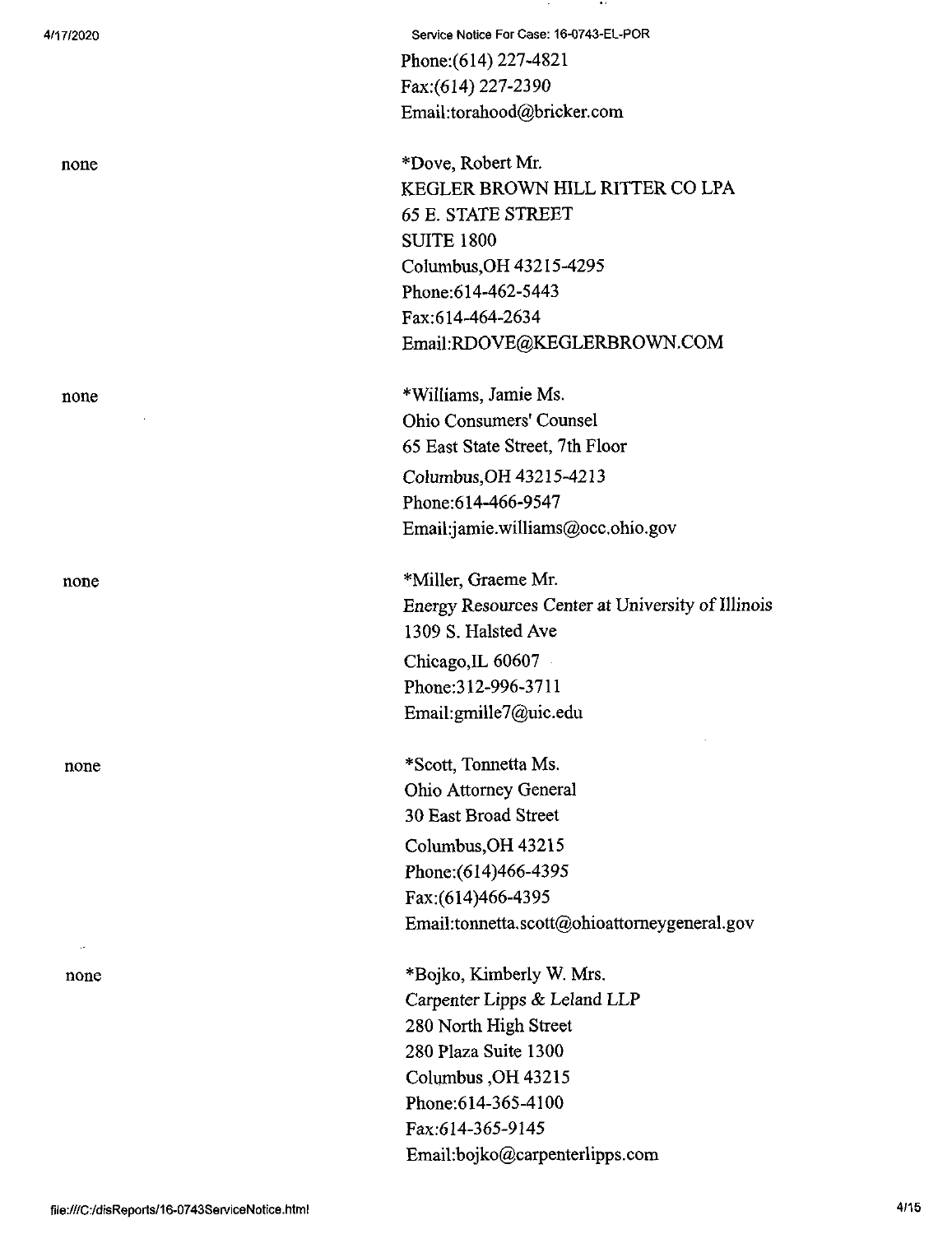| 4/17/2020 | Service Notice For Case: 16-0743-EL-POR |
|-----------|-----------------------------------------|
| none      | *Spencer, Ken Mr.                       |
|           | Armstrong & Okey, Inc.                  |
|           | 222 East Town Street, 2nd Floor         |
|           | Columbus, OH 43215                      |
|           | Phone:614-224-9481                      |
|           | Fax:614-224-5724                        |
|           | Email:kspencer@aando.com                |
|           | *Greene, Tracy J Mrs.                   |
| none      | Ohio Consumers' Counsel                 |
|           | 65 East State St.                       |
|           | 7th Floor                               |
|           | Columbus, OH 43215                      |
|           | Phone: 614-466-9547                     |
|           | Fax:614-466-8574                        |
|           | Email:tracy.greene@occ.ohio.gov         |
|           |                                         |
| none      | *Sherman, William Mr.                   |
|           | <b>Combined Heat and Power Alliance</b> |
|           | 3100 Clarendon Blvd                     |
|           | Suite 800                               |
|           | Arlington, VA 22201                     |
|           | Phone: (703) 717-5590                   |
|           | Email:williams@dgardiner.com            |
| none      | *Oliker, Joseph E. Mr.                  |
|           | <b>IGS</b> Energy                       |
|           | 6100 Emerald Parkway                    |
|           | Dublin, OH 43016                        |
|           | Phone:614-659-5069                      |
|           | Email:joliker@igsenergy.com             |
|           |                                         |
| none      | *Keeton, Kimberly L                     |
|           | Ohio Attorney General's Office          |
|           | <b>Public Utilities Section</b>         |
|           | 30 East Broad Street, 16th Floor        |
|           | Columbus, OH 43215                      |
|           | Phone: (614)466-4397                    |
|           | Fax:(614)644-8764                       |
|           | Email:Kimberly.Keeton@puc.state.oh.us   |
| none      | *Mackin, Mel Ms.                        |
|           | Ceres                                   |
|           | 99 Chauncy St                           |

 $\sim$  100  $\pm$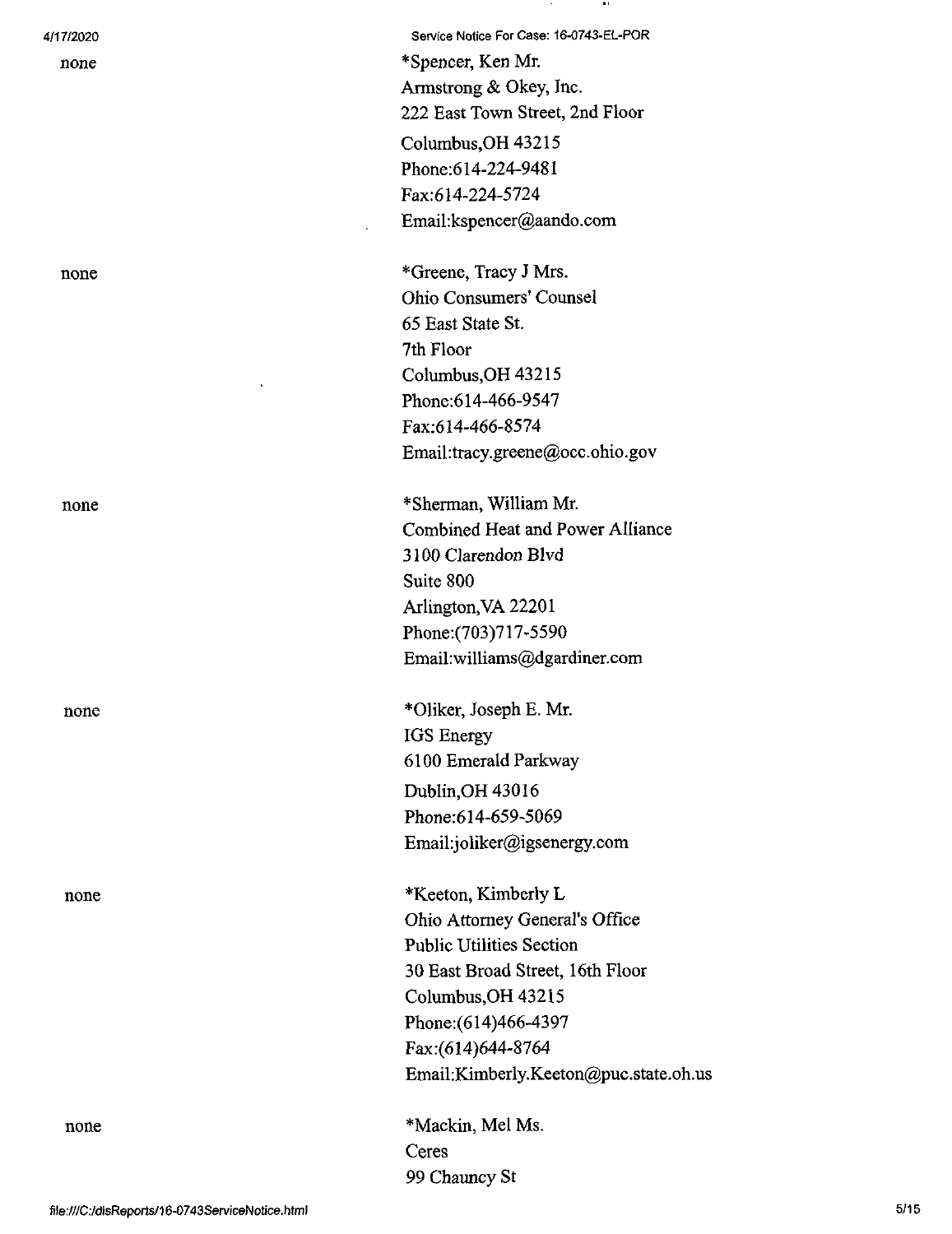| 4/17/2020 | Service Notice For Case: 16-0743-EL-POR |
|-----------|-----------------------------------------|
|           | 6th Floor                               |
|           | Boston, MA 02111                        |
|           | Phone: (617) 247-0700                   |
|           | Email:mackin@ceres.org                  |
| none      | *Kuhnell, Dianne                        |
|           | <b>Duke Energy Business Services</b>    |
|           | 139 E. Fourth Street                    |
|           | Cincinnati, OH 45202                    |
|           | Phone: (513) 287-4337                   |
|           | Fax:(513)287-4386                       |
|           | Email:dianne.kuhnell@duke-energy.com    |
| none      | *Staff, Docketing                       |
|           | Docketing                               |
|           | 180 East Broad Street                   |
|           | 11th Floor                              |
|           | Columbus, OH 43215                      |
|           | Phone: 614-466-4095                     |
|           | Fax:614-466-0313                        |
|           | Email:docketing@puco.ohio.gov           |
| none      | *Pritchard, Matthew R. Mr.              |
|           | McNees Wallace & Nurick                 |
|           | 21 East State Street                    |
|           | 17th Floor                              |
|           | Columbus, OH 43215                      |
|           | Phone: 614-719-2840                     |
|           | Fax:614-469-4653                        |
|           | Email:mpritchard@mcneeslaw.com          |
| none      | *Coffey, Sandra                         |
|           | Public Utilities Commission of Ohio     |
|           | 180 E. Broad St.                        |
|           | Columbus, OH 43215                      |
|           | Phone: (614) 728-2516                   |
|           | Fax: (614) 728-8373                     |
|           | Email:Sandra.Coffey@puc.state.oh.us     |
| none      | *Fleisher, Madeline Ms.                 |
|           | Dickinson Wright PLLC                   |
|           | 150 E. Gay Street                       |
|           | Suite 2400                              |
|           | Columbus, OH 43215                      |

**Contract** 

**Contract**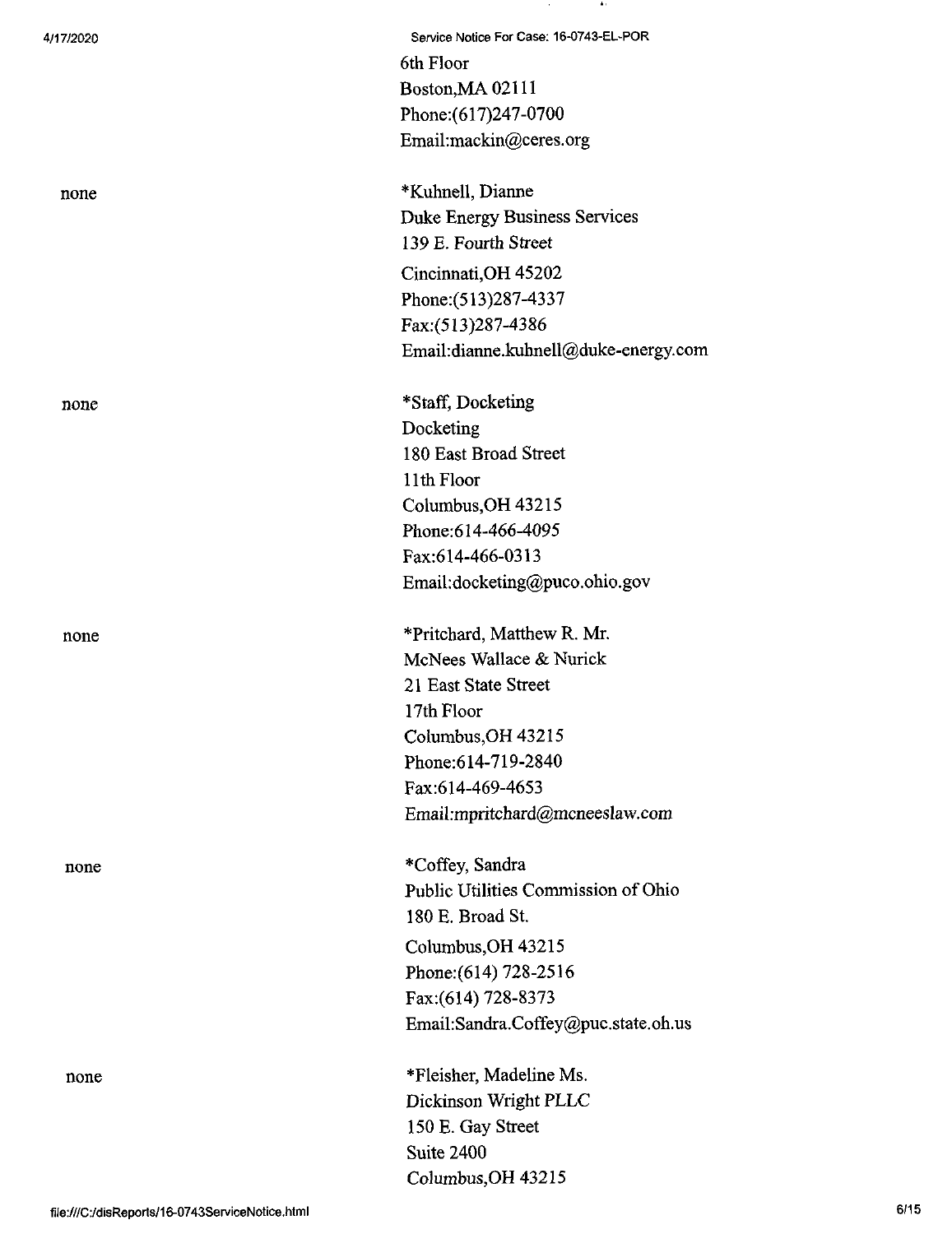| 4/17/2020 | Service Notice For Case: 16-0743-EL-POR     |
|-----------|---------------------------------------------|
|           | Phone: 614-591-5474                         |
|           | Fax:844-670-6009                            |
|           | Email:mfleisher@dickinsonwright.com         |
| none      | *Cox, Caroline Ms.                          |
|           | Environmental Law & Policy Center           |
|           | 35 E Wacker Dr Ste 1600                     |
|           | Ste 1600                                    |
|           | Chicago, IL 60601                           |
|           | Phone: (865) 803-1778                       |
|           | Email:ccox@elpc.org                         |
| none      | *Nourse, Steven T Mr.                       |
|           | American Electric Power Service Corporation |
|           | 1 Riverside Plaza, 29th Floor               |
|           | Columbus, OH 43215                          |
|           | Phone: (614) 716-1608                       |
|           | Fax: (614) 716-2950                         |
|           | Email:stnourse@aep.com                      |
| none      | *Hromalik, Nicholas Mr.                     |
|           | Midwest Energy Efficiency Alliance          |
|           | 20 North Wacker Drive                       |
|           | Suite 1301                                  |
|           | Chicago, IL 60606                           |
|           | Phone: 312-784-7265                         |
|           | Email:nhromalik@mwalliance.org              |
| none      | *Ostrowski, Erika Ms.                       |
|           | <b>FirstEnergy Service Company</b>          |
|           | 76 South Main Street                        |
|           | Akron, OH 44308                             |
|           | Phone: 330-384-5803                         |
|           | Fax:330-384-3875                            |
|           | Email:eostrowski@firstenergycorp.com        |
| none      | *Nix, Shauni Mrs.                           |
|           | Ohio Energy Project                         |
|           | 200 East Wilson Bridge Road                 |
|           | Worthington, OH 43085                       |
|           | Phone: (614) 204-9619                       |
|           | Email:snix@ohioenergy.org                   |
| none      | *Dunn-Lucco, Carrie M Ms.                   |

 $\sim 10^{-10}$ 

 $\sim$  100  $\pm$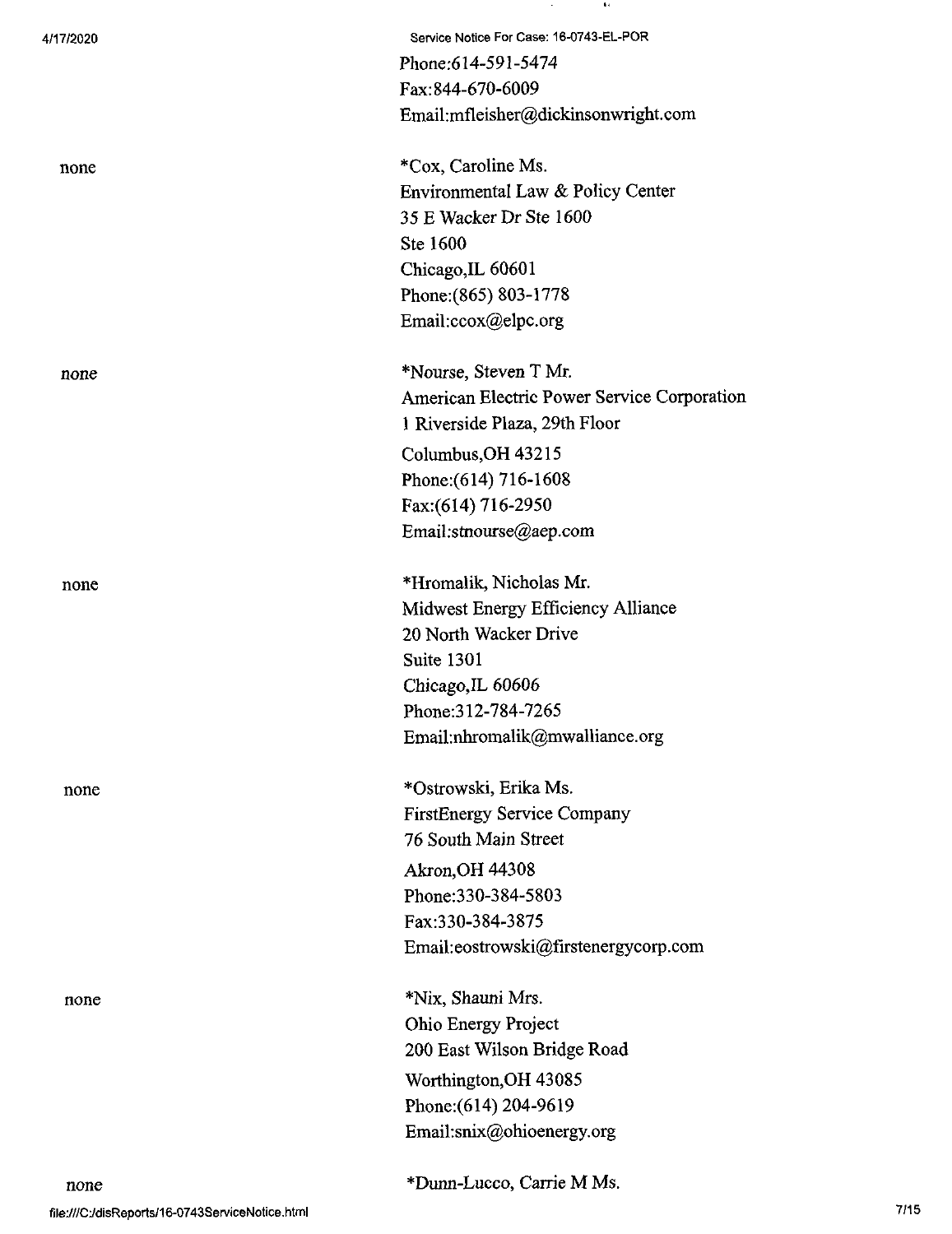| 4/17/2020 | Service Notice For Case: 16-0743-EL-POR       |
|-----------|-----------------------------------------------|
|           | <b>FirstEnergy Service Company</b>            |
|           | 76 Main Street S                              |
|           | <b>Akron, OH 44308</b>                        |
|           | Phone: 330-761-2352                           |
|           | Fax:330-384-3875                              |
|           | Email:cdunn@firstenergycorp.com               |
|           |                                               |
| none      | *Bingham, Deb J. Ms.                          |
|           | Office of the Ohio Consumers' Counsel         |
|           | 65 East State Street, 7th Floor               |
|           | Columbus, OH 43215-4203                       |
|           | Phone: 614-466-1311                           |
|           | Fax:614-466-9475                              |
|           | Email:debra.bingham@occ.ohio.gov              |
| none      | PAUL WHITFIELD, ANGELA M                      |
|           | CARPENTER LIPPS & LELAND LLP                  |
|           | 280 PLAZA SUITE 1300                          |
|           | <b>280 NORTH HIGH STREET</b>                  |
|           | COLUMBUS, OH 43215                            |
|           |                                               |
| none      | *Sechler, Joel E Mr.                          |
|           | Carpenter Lipps & Leland LLP                  |
|           | 280 Plaza                                     |
|           | 280 N. High St Ste 1300<br>Columbus, OH 43215 |
|           | Phone: (614) 365-4100                         |
|           | Fax:(614) 365-9145                            |
|           | Email:sechler@carpenterlipps.com              |
|           |                                               |
| none      | *Kolich, Kathy J Ms.                          |
|           | Kathy J. Kolich, Attorney at Law              |
|           | 1521 Hightower Drive                          |
|           | Uniontown, OH 44685                           |
|           | Phone: 330-316-2378                           |
|           | Fax:330-384-3875                              |
|           | Email:kjklaw@yahoo.com                        |
| none      | *Smith, Cheryl A Ms.                          |
|           | Carpenter Lipps & Leland                      |
|           | 280 N. High Street                            |
|           | Suite 1300                                    |
|           | Columbus, OH 43081                            |
|           | Phone: 614-365-4100                           |
|           |                                               |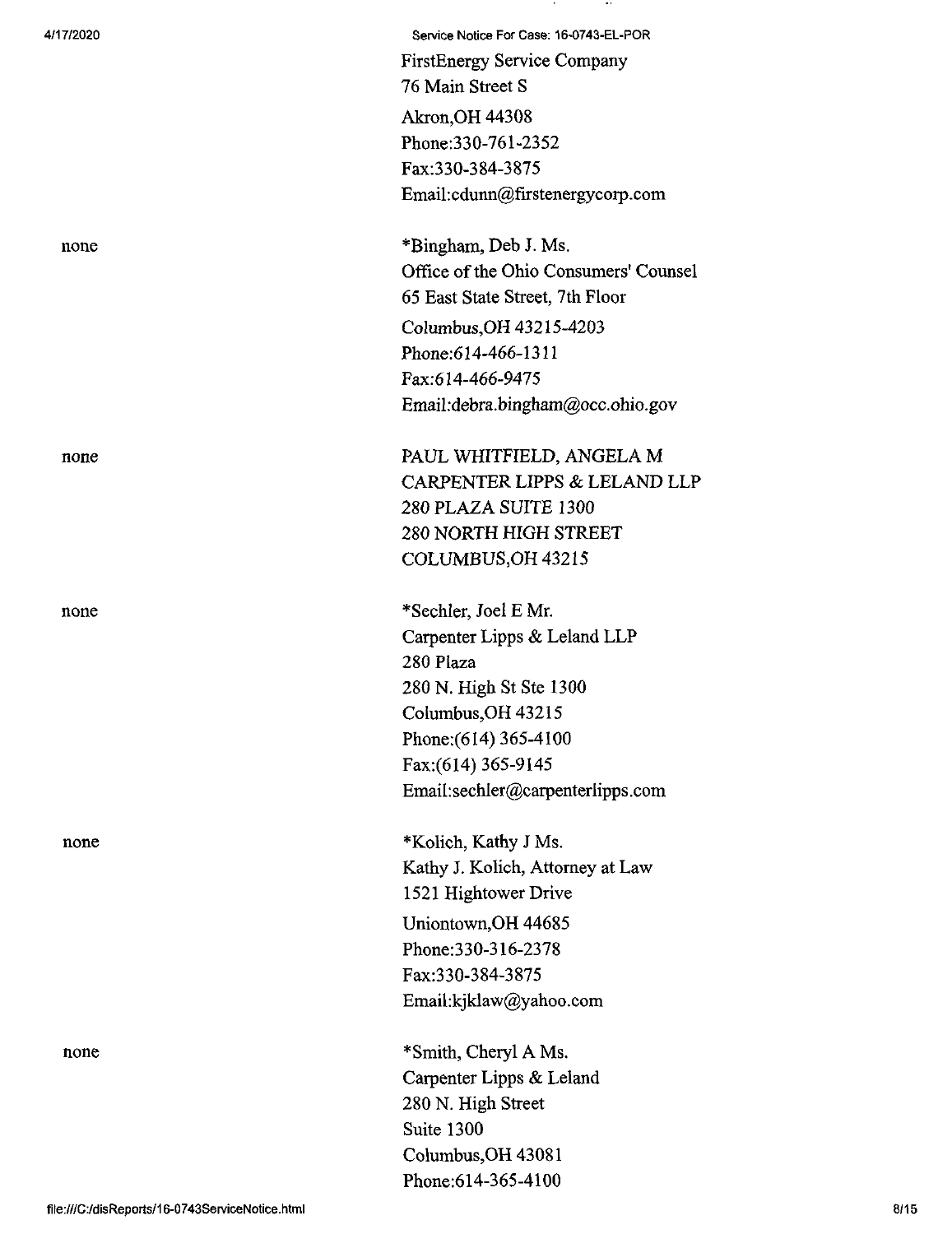| 4/17/2020 | Service Notice For Case: 16-0743-EL-POR |
|-----------|-----------------------------------------|
|           | Fax:614-365-9145                        |
|           | Email:smith@carpenterlipps.com          |
| none      | *Hight, Debra                           |
|           | Public Utilities Commission of Ohio     |
|           | 180 E. Broad Street                     |
|           | Columbus, OH 43231                      |
|           | Phone: 614-466-0469                     |
|           | Email:Debra.Hight@puc.state.oh.us       |
| none      | *Leach-Payne, Vicki L. Ms.              |
|           | McNees Wallace & Nurick LLC             |
|           | 21 E. State St., 17th Floor             |
|           | Columbus, OH 43215                      |
|           | Phone: 614-719-2847                     |
|           | Fax:614-469-4653                        |
|           | Email:vleach-payne@mwncmh.com           |
| none      | *Gladman, Michael R.                    |
|           | Jones Day                               |
|           | 325 John H. McConnell Blvd.             |
|           | Suite 600                               |
|           | Columbus, OH 43215                      |
|           | Phone: 614-281-3865                     |
|           | Fax:614-461-4198                        |
|           | Email:mrgladman@jonesday.com            |
| none      | *Gladman, Michael R.                    |
|           | Jones Day                               |
|           | 325 John H. McConnell Blvd.             |
|           | Suite 600                               |
|           | Columbus, OH 43215                      |
|           | Phone: 614-281-3865                     |
|           | Fax:614-461-4198                        |
|           | Email:mrgladman@jonesday.com            |
| none      | *Chapman, Tara L Ms.                    |
|           | IGS Energy                              |
|           | 6100 Emerald Parkway                    |
|           | Dublin, OH 43017                        |
|           | Phone: (614) 659-5058                   |
|           | Fax:855-726-3542                        |
|           | Email:tchapman@igsenergy.com            |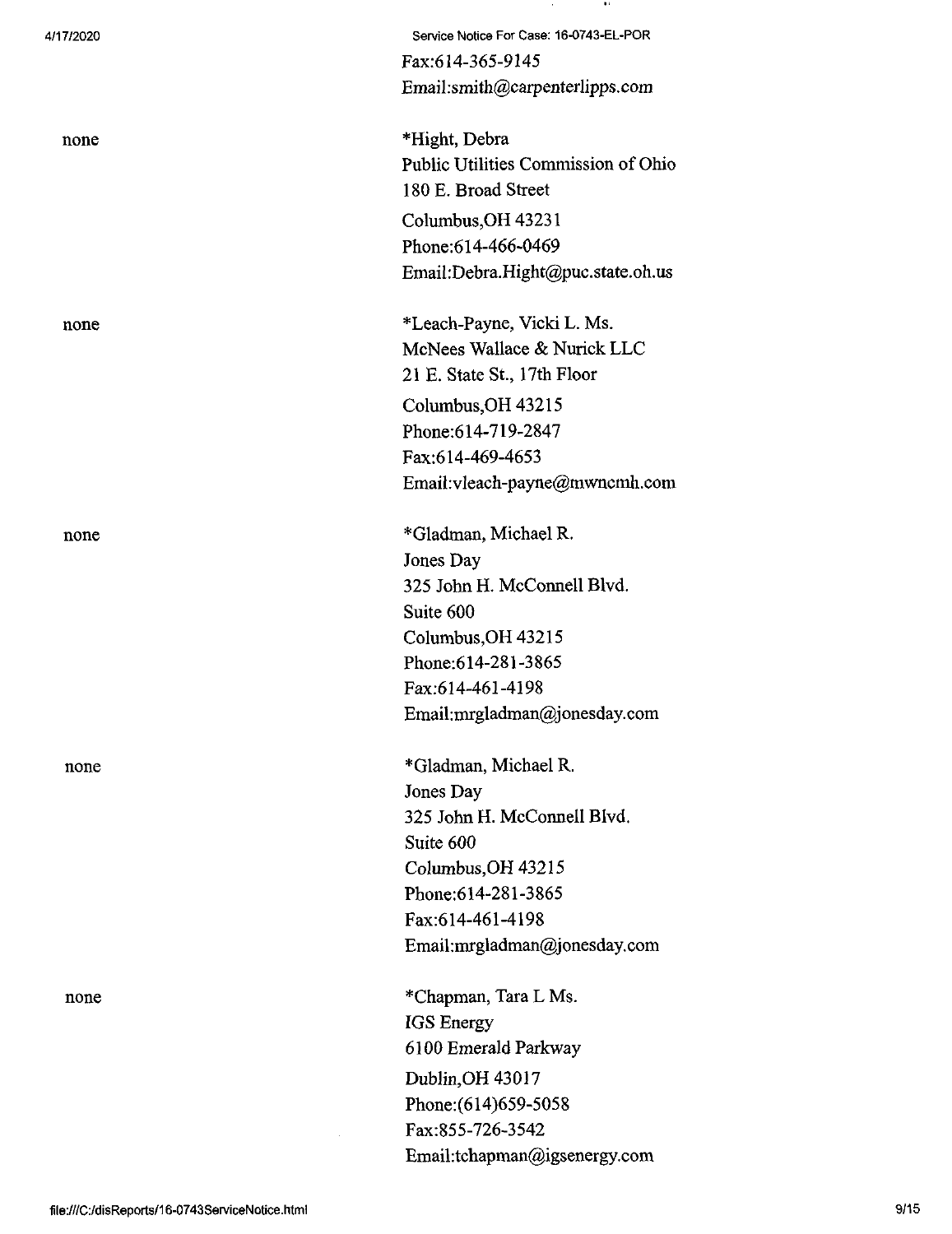| 4/17/2020 | Service Notice For Case: 16-0743-EL-POR |
|-----------|-----------------------------------------|
| none      | *Allwein, Christopher J. Mr.            |
|           | Kegler Brown Hill & Ritter, LPA         |
|           | 65 East State Street                    |
|           | Suite 1800                              |
|           | Columbus, OH 43215                      |
|           | Phone: (614) 462-5400                   |
|           | Fax:614-464-2634                        |
|           | Email:callwein@keglerbrown.com          |
| none      | *Dougherty, Trent A Mr.                 |
|           | <b>Ohio Environmental Council</b>       |
|           | 1145 Chesapeake Ave                     |
|           | Suite I                                 |
|           | Columbus, OH 43212                      |
|           | Phone: 614-487-7506                     |
|           | Fax:614-487-7510                        |
|           | Email:trent@theoec.org                  |
| none      | *Gaunder, Debra A                       |
|           | Carpenter Lipps & Leland LLP            |
|           | 280 N High Street, Suite 1300           |
|           | Columbus, OH 43215                      |
|           | Phone:614-300-4005                      |
|           | Fax:614-365-9145                        |
|           | Email:gaunder@carpenterlipps.com        |
| none      | *Dove, Robert Mr.                       |
|           | KEGLER BROWN HILL RITTER CO LPA         |
|           | <b>65 E. STATE STREET</b>               |
|           | <b>SUITE 1800</b>                       |
|           | Columbus, OH 43215-4295                 |
|           | Phone: 614-462-5443                     |
|           | Fax:614-464-2634                        |
|           | Email:RDOVE@KEGLERBROWN.COM             |
| none      | *Williams, Samantha                     |
|           | Natural Resources Defense Council       |
|           | 20 N. Wacker Drive                      |
|           | Ste 1600                                |
|           | Chicago, IL 60606                       |
|           | Phone: 415-533-2060                     |
|           | Email:swilliams@nrdc.org                |
| none      | HEALEY, CHRISTOPHER                     |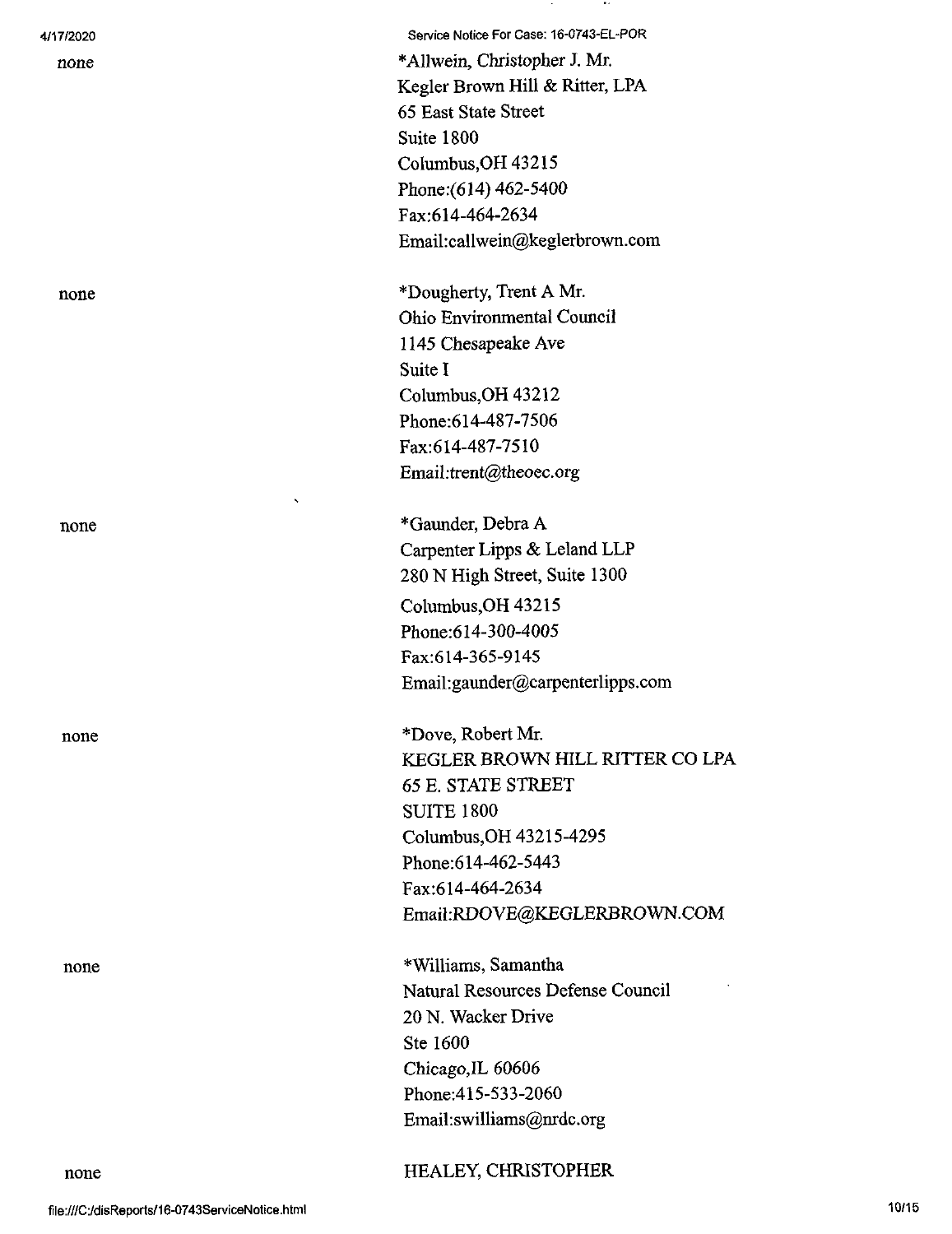4/17/2020 Service Notice For Case: 16-0743-EL-POR OHIO CONSUMERS COUNSEL 65 E STATE STREET SUITE 700 COLUMBUS,OH 43215 Phone:614-466-9571 Email:CHRISTOPHER.HEALEY@OCC.OHIO.GOV

none \*Leppla, Miranda R Ms. The Ohio Environmental Council 1145 Chesapeake Avenue Suite I Columbus,OH 43212 Phone:(614)487-7506 Fax:(614)487-7506 Email:mleppla@theoec.org

none **KELTER, ROBERT ATTORNEY AT LAW** ENVIRONMENTAL LAW & POLICY CENTER 35 EAST WACKER DRIVE SUITE 1600 CHICAGO ,IL 60601-2206 Phone:312-795-3734 Fax:312-795-3730 Email:RKELTER@ELPC.ORG

none \*Brigner, Gina L Ms. Ohio Consumers' Counsel 65 E. State Street, 7th Floor Columbus,OH 43215 Phone:614-644-0684 Fax:614-466-9475 Email:brigner@occ.state.oh.us

none \*Miller, Vesta R Public Utilities Commission of Ohio 180 East Broad Street Columbus,OH 43215 Phone:614-466-7702 Email:Vesta.MilIer@puc.state.oh.us

none \*Scott, Tonnetta Ms. Ohio Attorney General 30 East Broad Street Columbus,OH 43215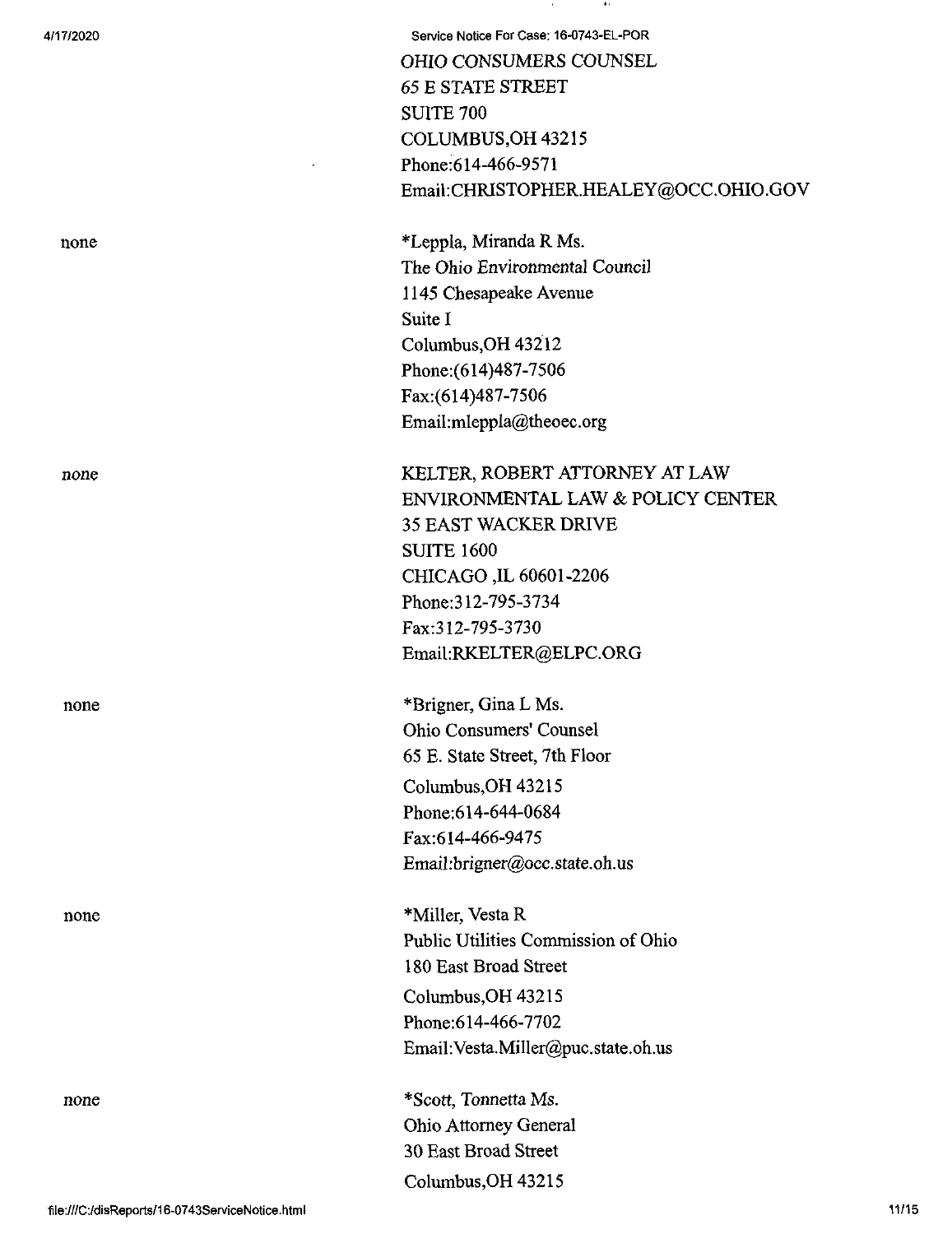| 4/17/2020 | Service Notice For Case: 16-0743-EL-POR      |
|-----------|----------------------------------------------|
|           | Phone: (614)466-4395                         |
|           | Fax:(614)466-4395                            |
|           | Email:tonnetta.scott@ohioattorneygeneral.gov |
| none      | *Bojko, Kimberly W. Mrs.                     |
|           | Carpenter Lipps & Leland LLP                 |
|           | 280 North High Street                        |
|           | 280 Plaza Suite 1300                         |
|           | Columbus, OH 43215                           |
|           | Phone: 614-365-4100                          |
|           | Fax:614-365-9145                             |
|           | Email:bojko@carpenterlipps.com               |
| none      | OSTROWSKI, ERIKA                             |
|           | <b>FIRSTENERGY SERVICE CO</b>                |
|           | <b>76 S MAIN ST</b>                          |
|           | AKRON, OH 44308                              |
|           | Phone: 330-761-2532                          |
| none      | *Oliker, Joseph E. Mr.                       |
|           | <b>IGS</b> Energy                            |
|           | 6100 Emerald Parkway                         |
|           | Dublin, OH 43016                             |
|           | Phone:614-659-5069                           |
|           | Email:joliker@igsenergy.com                  |
| none      | *Coffey, Sandra                              |
|           | Public Utilities Commission of Ohio          |
|           | 180 E. Broad St.                             |
|           | Columbus, OH 43215                           |
|           | Phone: (614) 728-2516                        |
|           | Fax:(614) 728-8373                           |
|           | Email:Sandra.Coffey@puc.state.oh.us          |
| none      | *Kelter, Robert Mr.                          |
|           | Environmental Law & Policy Center            |
|           | 35 East Wacker Drive, Suite 1600             |
|           | Chicago, IL 60601                            |
|           | Phone: 312-795-3734                          |
|           | Fax:312-795-3730                             |
|           | Email:rkelter@elpc.org                       |
| none      | *Perko, James D Mr.                          |
|           | Carpenter Lipps & Leland                     |

 $\sim 10^{-1}$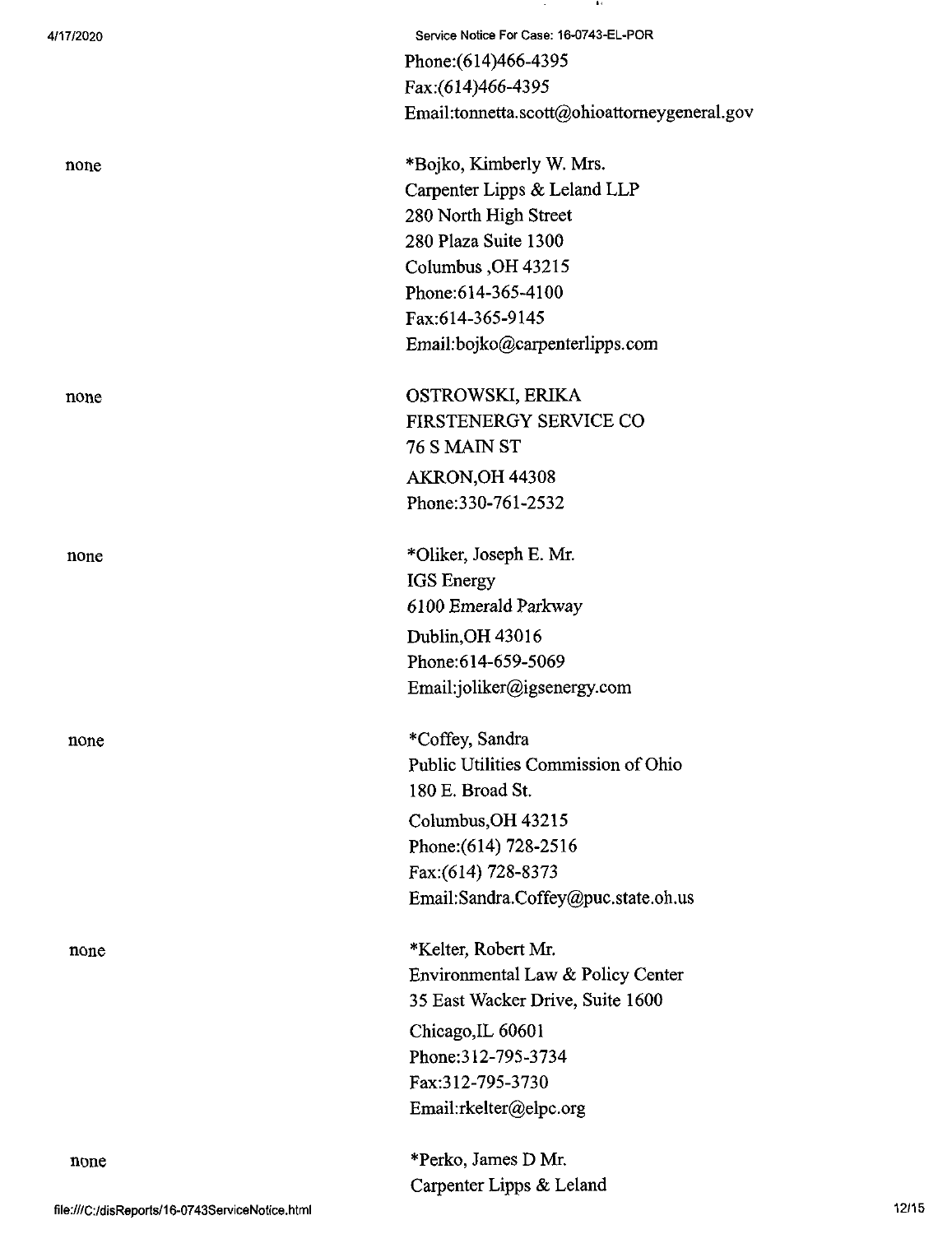4/17/2020 Service Notice For Case: 16-0743-EL-POR

-41

280 N High St Ste 1300 Columbus,OH 43215 Phone:614-365-4110 Fax:614-365-9145 Email:perko@carpenterlipps.com

none \*Dunn-Lucco, Carrie M Ms. FirstEnergy Service Company 76 Main Street S Akron,OH 44308 Phone:330-761-2352 Fax:330-384-3875 Email:cdunn@firstenergycorp.com

|                                                   | <b>INTERVENOR</b>              |
|---------------------------------------------------|--------------------------------|
| <b>PARTY OF RECORD</b>                            | <b>ATTORNEY</b>                |
| ENVIRONMENTAL DEFENSE FUND                        | <b>NONE</b>                    |
| <b>JOHN FINNIGAN</b>                              |                                |
| 6735 HIDDEN HILLS DRIVE                           |                                |
| CINCINNATI, OH 45230                              |                                |
| Phone: 513-226-9558                               |                                |
| ENVIRONMENTAL LAW & POLICY CENTER                 | <b>NONE</b>                    |
| 21 WEST BROAD STREET                              |                                |
| <b>SUITE 800</b>                                  |                                |
| COLUMBUS, OH 43215-4189                           |                                |
| Phone: 614-488-3301                               |                                |
| <b>INDUSTRIAL ENERGY USERS OF OHIO</b>            | *Pritchard, Matthew R. Mr.     |
| <b>MATTHEW R. PRITCHARD</b>                       | McNees Wallace & Nurick        |
| MCNEES WALLACE & NURICK LLC FIFTH<br>THIRD CENTER | 21 East State Street           |
| 21 EAST STATE ST 17TH FLOOR                       | 17th Floor                     |
| COLUMBUS, OH 43215                                | Columbus, OH 43215             |
| Phone: (614) 469-8000                             | Phone: 614-719-2840            |
|                                                   | Fax:614-469-4653               |
|                                                   | Email:mpritchard@mcneeslaw.com |
| OHIO ENVIRONMENTAL COUNCIL                        | <b>NONE</b>                    |
| 1145 CHESAPEAKE AVE I                             |                                |
| COLUMBUS, OH 43212                                |                                |